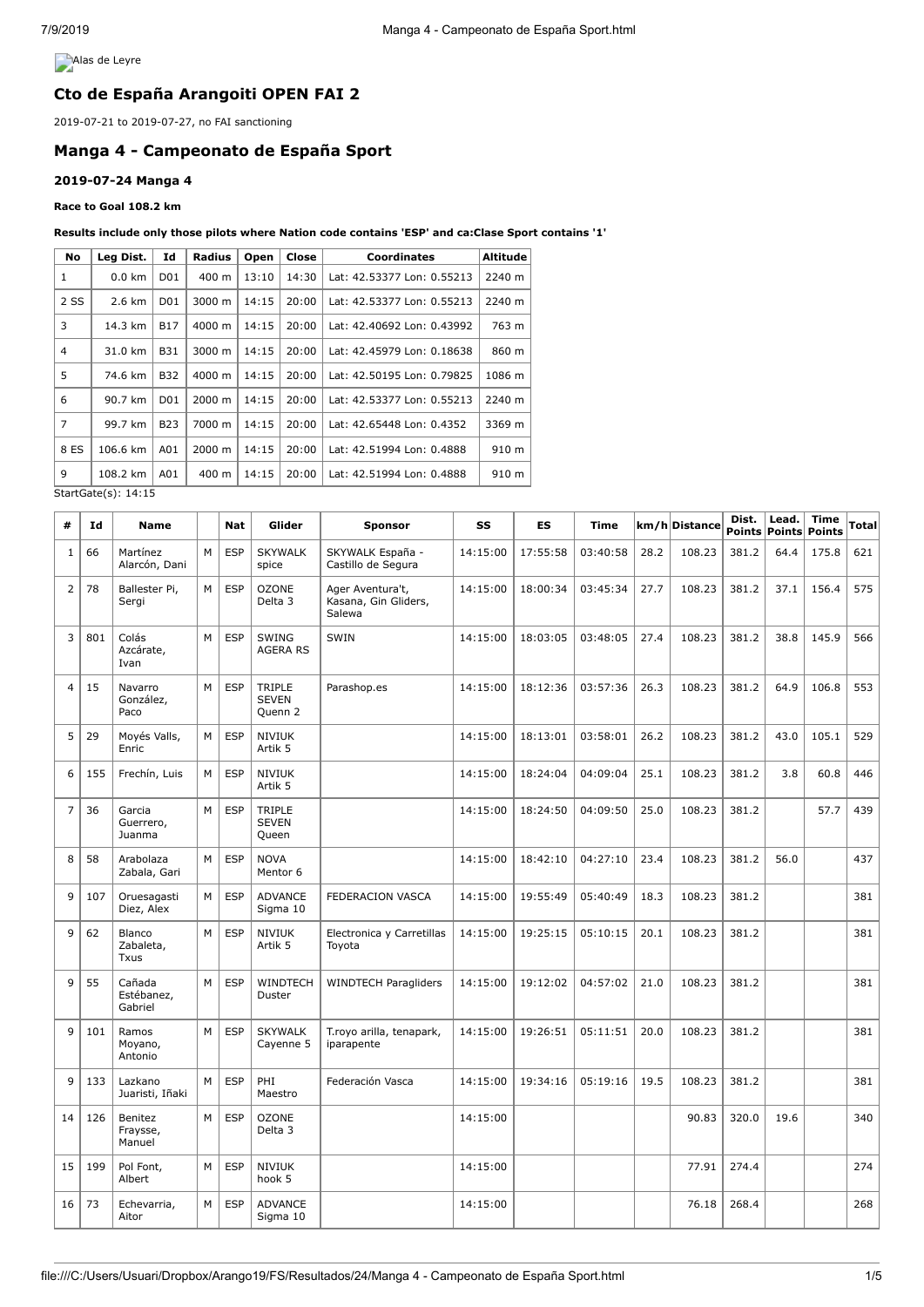# 7/9/2019 Manga 4 - Campeonato de España Sport.html

| #  | Id  | Name                               |   | Nat        | Glider                         | <b>Sponsor</b>                         | SS       | <b>ES</b> | Time | km/h Distance | Dist. | Lead. | <b>Time</b><br>Points Points Points | Total |
|----|-----|------------------------------------|---|------------|--------------------------------|----------------------------------------|----------|-----------|------|---------------|-------|-------|-------------------------------------|-------|
| 17 | 61  | Villarta,<br>Miguel                | M | <b>ESP</b> | <b>SKYWALK</b><br>Cayenne 5    | <b>FAMILIA VILLARTA</b>                | 14:15:00 |           |      | 54.29         | 191.2 |       |                                     | 191   |
| 18 | 77  | Benito, Oskar                      | M | <b>ESP</b> | <b>OZONE</b><br>Mantra 7       |                                        | 14:15:00 |           |      | 47.21         | 166.3 |       |                                     | 166   |
| 19 | 85  | Azagra<br>Navascues,<br>Felix      | М | <b>ESP</b> | <b>NIVIUK</b><br>Artik 5       |                                        | 14:15:00 |           |      | 33.31         | 117.3 |       |                                     | 117   |
| 20 | 134 | Penella Ros,<br>Josep Ramon        | M | <b>ESP</b> | <b>OZONE</b><br>Delta 3        |                                        | 14:15:00 |           |      | 17.51         | 61.7  |       |                                     | 62    |
| 20 | 52  | Martinez<br>Rojano,<br>Chechu      | M | <b>ESP</b> | <b>SKYWALK</b><br><b>SPICE</b> | RODEO STAR_FGT                         | 14:15:00 |           |      | 17.61         | 62.0  |       |                                     | 62    |
| 22 | 168 | Muelas<br>Escamilla,<br>Jesús      | M | <b>ESP</b> | <b>NOVA</b><br><b>SECTOR</b>   | NOVA ESPAÑA                            | 14:15:00 |           |      | 17.21         | 60.6  |       |                                     | 61    |
| 23 | 190 | Sancho<br>Frisuelos, Ana<br>Maria  | F | <b>ESP</b> | <b>DUDEK</b><br>Colt 2         | www.monteholiday.com                   | 14:15:00 |           |      | 16.06         | 56.6  |       |                                     | 57    |
| 24 | 182 | Gavin Gracia,<br>Fernando          | М | <b>ESP</b> | <b>NIVIUK</b><br>Artik 5       |                                        | 14:15:00 |           |      | 15.70         | 55.3  |       |                                     | 55    |
| 25 | 33  | Ortiz Martín,<br>Virgilio          | М | <b>ESP</b> | <b>AXIS</b><br>Venus SC        | Vinos Fortis Montaraz                  | 14:15:00 |           |      | 15.04         | 53.0  |       |                                     | 53    |
| 26 | 104 | Antoñanzas<br>de Andres,<br>Carlos | M | <b>ESP</b> | <b>ADVANCE</b><br>Iota         |                                        | 14:15:00 |           |      | 12.27         | 43.2  |       |                                     | 43    |
| 27 | 165 | López Soto,<br>Ramón José          | M | <b>ESP</b> | GIN<br>Carrera<br>Plus         |                                        | 14:15:00 |           |      | 11.68         | 41.1  |       |                                     | 41    |
| 28 | 198 | Tudela Masip,<br>Luis Felipe       | M | <b>ESP</b> | Ozone<br>Delta 3               |                                        | 14:15:00 |           |      | 10.35         | 36.5  |       |                                     | 37    |
| 29 | 177 | Casas Suárez,<br>Miguel            | M | <b>ESP</b> | <b>OZONE</b><br>Alpina 2       |                                        | 14:15:00 |           |      | 7.42          | 26.1  |       |                                     | 26    |
| 29 | 48  | Iriarte<br>Arenaza, Jon            | M | <b>ESP</b> | <b>SKYWALK</b><br>Cayenne 5    | Federación vasca                       | 14:15:00 |           |      | 7.37          | 26.0  |       |                                     | 26    |
| 31 | 21  | Pol Bernal,<br>Luis                | М | <b>ESP</b> | <b>NIVIUK</b><br>Artik 5       | <b>NIVIUK</b>                          | 14:15:00 |           |      | 5.67          | 20.0  |       |                                     | 20    |
| 31 | 447 | Roset Ilobet,<br>Jordi             | М | <b>ESP</b> | <b>OZONE</b><br>Alpina 3       |                                        | 14:15:00 |           |      | 5.78          | 20.3  |       |                                     | 20    |
| 33 | 170 | Bür<br>Zimmermann,<br>George       | М | <b>ESP</b> | <b>SKYWALK</b><br>Cayenne 5    | Z Robotics Labs. Red<br>Bull. Dynafit. |          |           |      | <b>DNF</b>    | 0.0   |       |                                     | 0     |
| 33 | 128 | Masanés<br>Mateos, Jordi           | M | <b>ESP</b> | <b>NIVIUK</b><br>Artik 5       | Viatges Masanés /<br>www.alioth.cat    |          |           |      | <b>DNF</b>    | 0.0   |       |                                     | 0     |
| 33 | 197 | Espinosa<br>Pomares,<br>Eduardo    | M | <b>ESP</b> | <b>SKYWALK</b><br>Cayenne 5    |                                        |          |           |      | <b>DNF</b>    | 0.0   |       |                                     | 0     |

## **Notes**

| Ιd  | Name                      | <b>Note</b> |
|-----|---------------------------|-------------|
| 128 | Masanés Mateos, Jordi     | No Despega  |
| 170 | Bür Zimmermann, George    | No Despega  |
| 197 | Espinosa Pomares, Eduardo | No Despega  |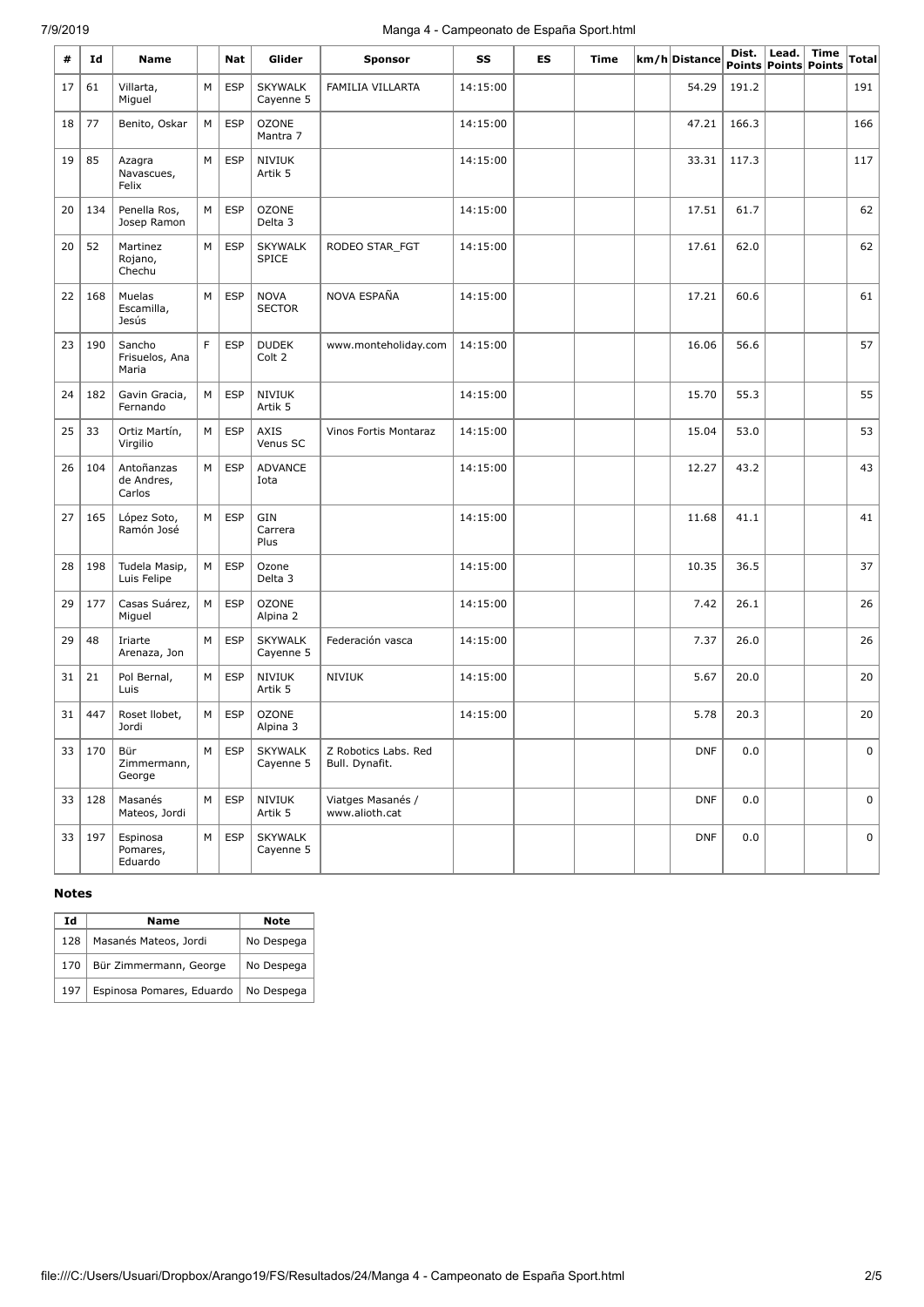#### **Pilots absent from task (ABS)**

| Ιd  | Name                     |  |  |  |  |  |  |  |  |  |
|-----|--------------------------|--|--|--|--|--|--|--|--|--|
| 105 | Valenzuela Agüí, Cecilia |  |  |  |  |  |  |  |  |  |
| 109 | Carbo, Arcadio           |  |  |  |  |  |  |  |  |  |

## **Pilots not yet processed (NYP)**

**Id Name**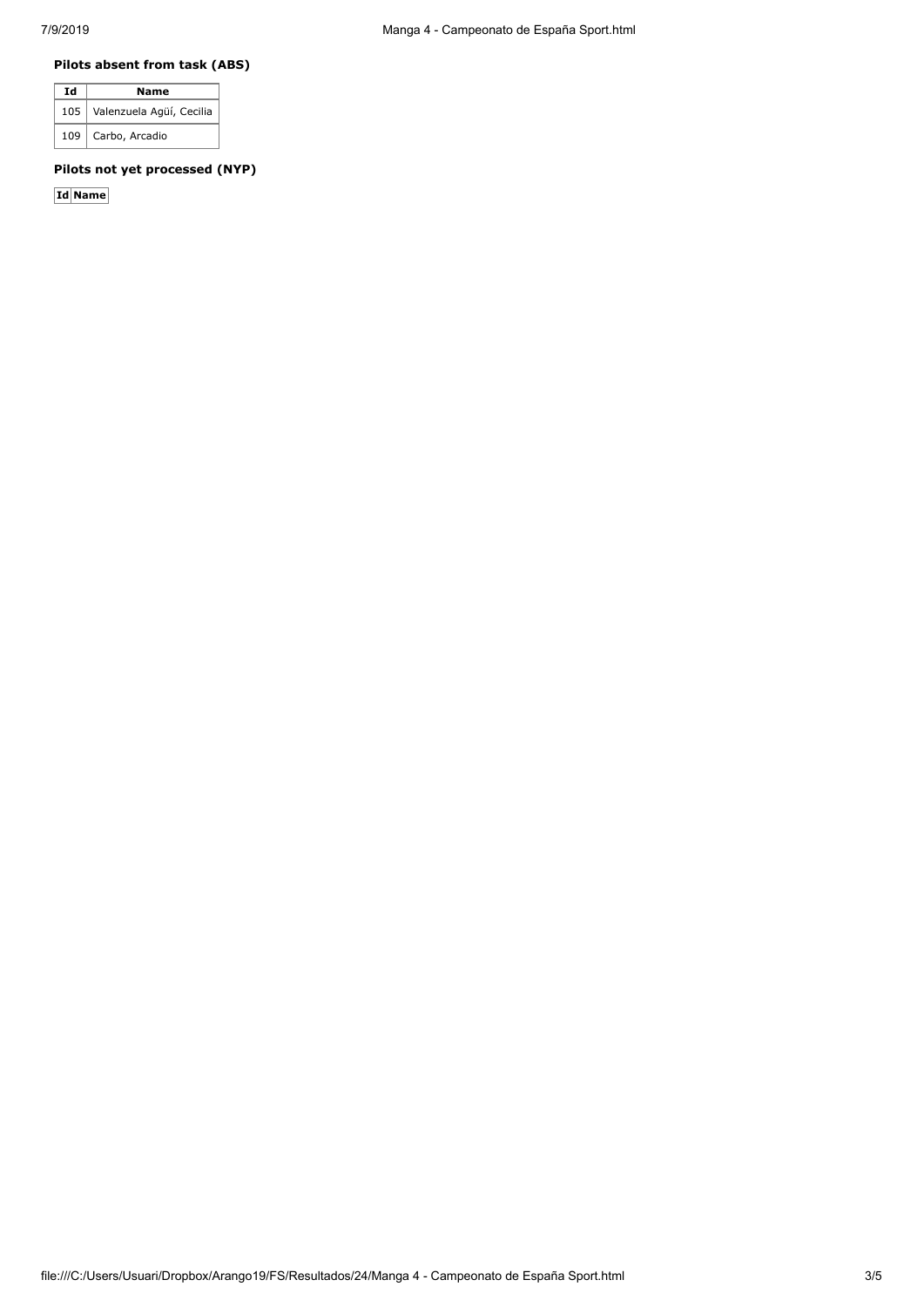#### **Task statistics**

| param                           | value                     |
|---------------------------------|---------------------------|
| ss distance                     | 104.026                   |
| task_distance                   | 108.226                   |
| launch_to_ess_distance          | 106.626                   |
| no_of_pilots_present            | 112                       |
| no_of_pilots_flying             | 107                       |
| no_of_pilots_lo                 | 38                        |
| no_of_pilots_reaching_nom_dist  | 83                        |
| no_of_pilots_reaching_es        | 69                        |
| no_of_pilots_reaching_goal      | 69                        |
| sum_flown_distance              | 8698.957                  |
| best_dist                       | 108.226                   |
| best_time                       | 2.7513888888889           |
| worst time                      | 5.69083333333333          |
| no_of_pilots_in_competition     | 117                       |
| no_of_pilots_landed_before_stop | 0                         |
| sum_dist_over_min               | 8277.941                  |
| sum_real_dist_over_min          | 8277.941                  |
| sum_flown_distances             | 8698.957                  |
| best_real_dist                  | 108.226                   |
| last_start_time                 | 2019-07-24T14:15:00+02:00 |
| first_start_time                | 2019-07-24T14:15:00+02:00 |
| first_finish_time               | 2019-07-24T17:00:05+02:00 |
| max_time_to_get_time_points     | 4.41011999696183          |
| no_of_pilots_with_time_points   | 55                        |
| goalratio                       | 0.644859813084112         |
| arrival_weight                  | 0                         |
| departure_weight                | 0                         |
| leading_weight                  | 0.108283198610171         |
| time_weight                     | 0.510477936305093         |
| distance_weight                 | 0.381238865084736         |
| smallest_leading_coefficient    | 2.06873268643347          |
| available_points_distance       | 381.238865084736          |
| available_points_time           | 460.477936305093          |
| available_points_departure      | 0                         |
| available_points_leading        | 158.283198610171          |
| available_points_arrival        | 0                         |
| time_validity                   | 1                         |
| launch_validity                 | 1                         |
| distance_validity               | 1                         |
| stop_validity                   | 1                         |
| day_quality                     | 1                         |
| ftv_day_validity                | 1                         |
| time_points_stop_correction     | 0                         |

#### **Scoring formula settings**

| param    | value          |
|----------|----------------|
| id       | <b>PWC2017</b> |
| min_dist |                |